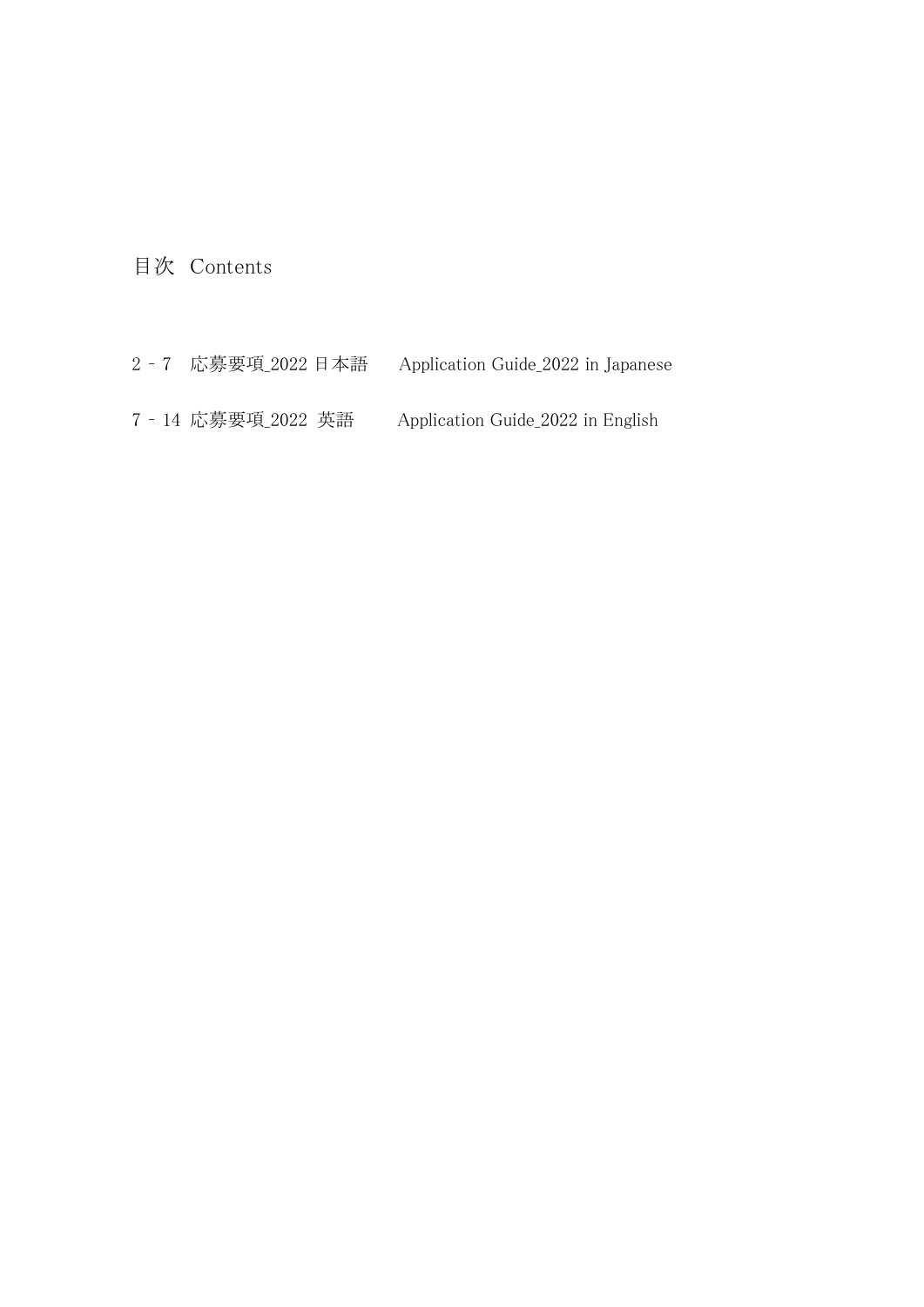# 富山ガラス造形研究所 アーティスト・イン・レジデンス

# 事業概要および募集要項

1 事業内容

富山ガラス造形研究所では、富山のガラス芸術文化活動の振興と地域の活性化、人材 育成を目的として 2010 年度よりアーティスト・イン・レジデンス事業を行っています。

本事業では、国内外で活動するガラス作家を公募し、その中から選ばれた作家は富山 に滞在しながら作品を制作します。また、その間に一般向け公開講座や学生を対象とし た講義、実演を行い、地域や学生との交流を図るとともに、期間終了時には富山市ガラ ス美術館において成果発表としての展覧会を行います。選ばれた作家には富山での関わ り、地域性を反映する作品制作を期待しています。

作家は、富山の自然豊かな環境の中で制作に取り組むことができ、その成果は滞在期 間終了後も作品を通して残っていきます。さらには広報活動を通じ作家と「ガラスの街・ とやま」双方の魅力を、国内外へ発信してゆく機会となります。

2 主 催

富山ガラス造形研究所公開事業実行委員会

〒930-0143 富山県富山市西金屋 80 番地

URL: http://toyamaglass.ac.jp/

3 事業期間

2022年10月21日(金)~12月1日(木)(6週間)

4 募集人員

1名

5 募集対象

 今年度は新型コロナウイルス拡大防止のため、国内居住のガラス作家のみの募集と します。

国内でガラス作家として活動している方で、技法を問わずその活動や作品が富山のガ ラスに新たな刺激を与えると思われる方を選定します。年齢性別は問いません。

6 応募条件

- a) 事業期間中、富山に滞在して制作できること
- b) 地域との関わりに興味を持って制作に取り組むこと
- c) 制作の成果を作品として発表できること
- d) 滞在の趣旨を理解し、公開講座や研究所授業内における活動などの交流事業に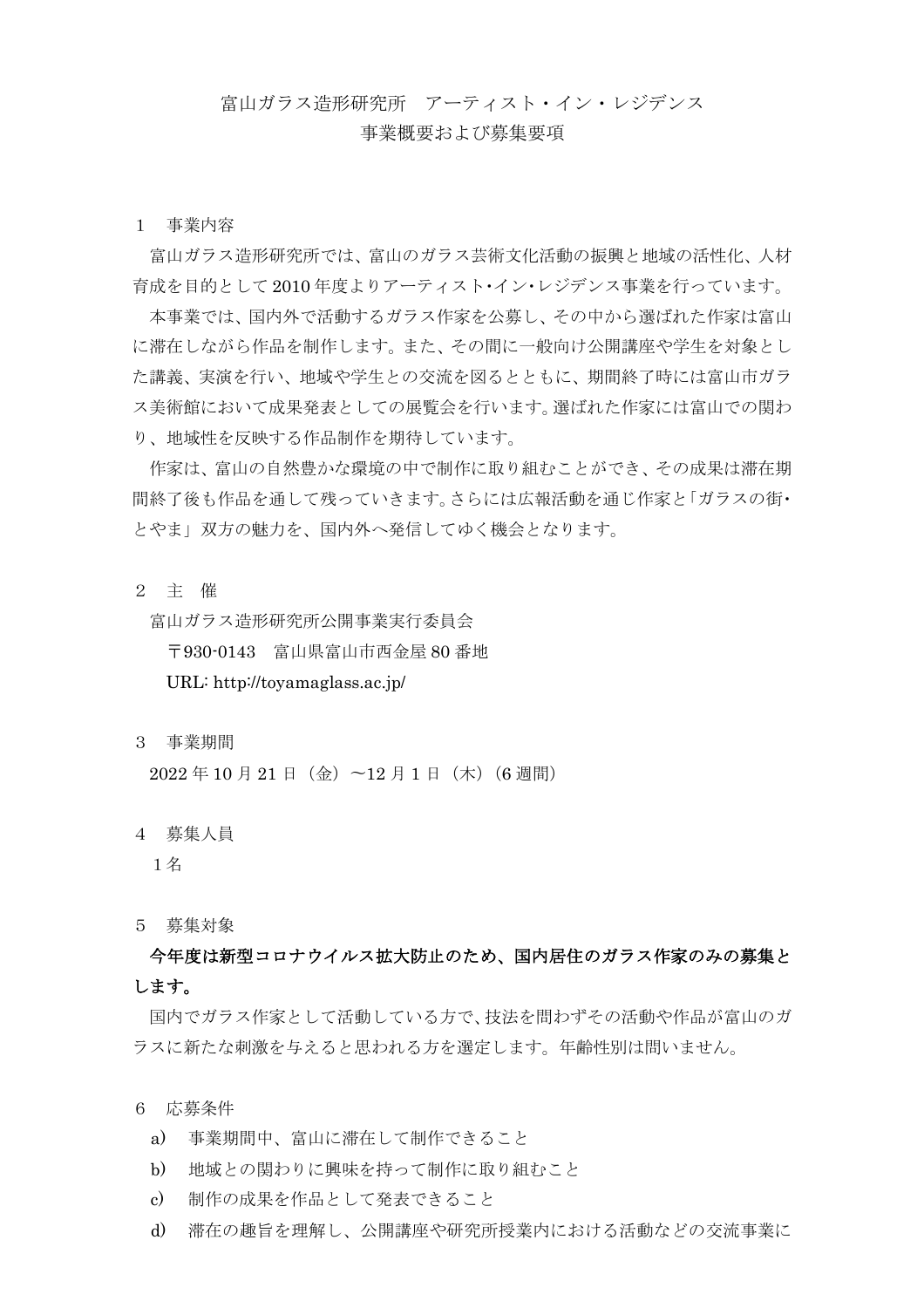積極的に参加できること

- e) 健康状態が良好であり、作家本人が主体的に制作に取り組むこと
- f) 招聘条件に同意し、応募から事業終了までを責任を持って行えること
- g) 日本語もしくは英語でスタッフと問題なくコミュニケーションがとれること、 また事務局職員、富山ガラス造形研究所スタッフ、富山ガラス工房スタッフの注 意事項に沿って制作を進めること
- 7 応募方法

応募フォームに必要事項を入力し、提出期限までに送信してください。

- 1) 顔写真は過去 6 ヶ月以内に撮影されたものとします。
- 2) 写真のサイズは縦横最大 1200 ピクセル程度としてください。 添付可能なファイル容量は 1 ファイルにつき 2MB までとします。 JPEG データ (拡張子が jpg または jpeg) のみとします。
- 3) 動画作品も応募可能ですが、作品写真と合わせて 10 点以内におさめてください。 動画は MP4 データ (拡張子が mp4) で合計 2 分以内におさめてください。 動画での応募はファイル転送サービス「ギガファイル便」[\(https://gigafile.nu\)](http://www.wetransfer.com/) で、[tigainfo@toyamaglass.ac.jp](mailto:tigainfo@toyamaglass.ac.jp) へお送り下さい。 件名は「アーティスト・イン・レジデンス 2022 応募 氏名」としてください。

(注意)

 書類に不備があった場合は無効とみなし、受理しません。 滞在作家に選ばれた場合は、顔写真、作品写真のデータは広報用などで使用するこ とがあります。

- 8 提出期限:6 月 15 日(水)必着
- 9 選考および通知

提出書類をもとに公開事業実行委員による審査によって選考・決定します。審査結果 は7月28日 (木)までに E-mail にて通知いたします。

結果の公表前には、選考に関する問い合わせには一切お答えできません。

# 10 作品制作における安全性

作家は富山ガラス工房の設備を使用し、作品制作を行います。富山ガラス工房は公共 のレンタル工房であることを理解し、設備を使用する際は富山ガラス工房の利用規約に 従うものとします。そのため事業期間中に行う制作方法が、周囲に対して健康を害する 恐れがないことを基本とします。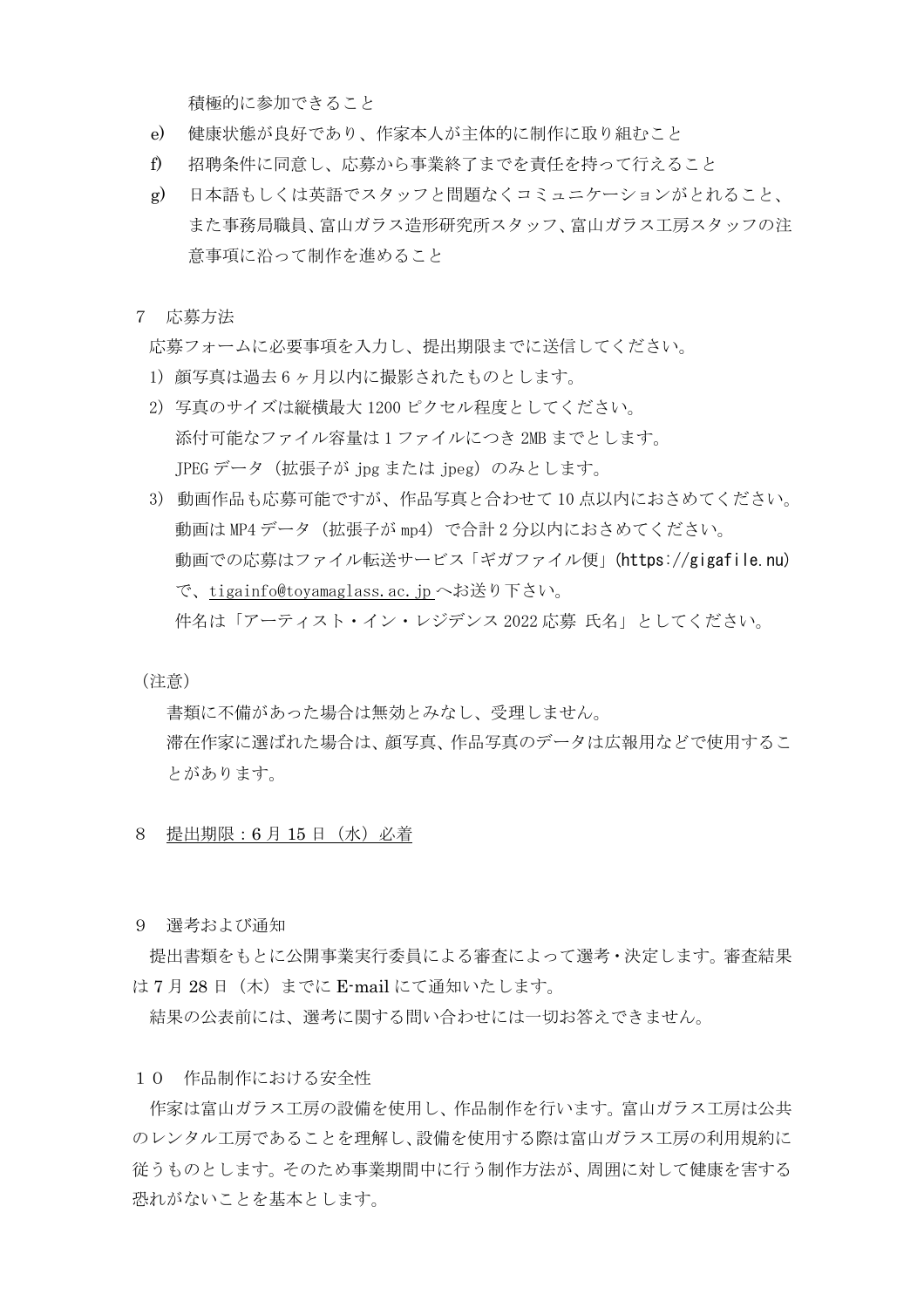### 11 滞在と制作

滞在は富山ガラス工房のゲストハウスで、制作はアトリエおよび富山ガラス工房を利 用します。ただし富山ガラス工房の利用は、最長で一週間に 5 日までとし、その利用に あたっては富山ガラス工房の利用規約に従うものとします。

また、富山ガラス工房で吹きガラス制作を行う場合は、事前の申請により制作アシス タント 1 名をつけることができます。

# 富山ガラス工房 URL: http://www.toyama-garasukobo.jp

12 交流事業

ガラス芸術文化の振興、地域や研究所学生との交流を目的として、本事業に関連する 公開講座、学生を対象とした講義や実演を行います。作家はその講師を務めるものとし、 また滞在制作の成果発表として作品展示を行います。

a) 公開講座

 滞在期間中、富山ガラス造形研究所または富山ガラス工房にて作品紹介や制作技 法などについて講義・実演などを一般公開講座として行います。

- b) 研究所における活動 学生を対象としたレクチャー、ガラスデモンストレーション、アーティスト・ トークなどを行います。
- c) 作品展示

 滞在中に制作した作品を含め、成果発表として富山市ガラス美術館で作品展 示を行います。

2022 年 11 月 23 日(水・祝)〜11 月 27 日(日)

13 招聘条件

事業主催者と作家は以下の条件に同意し本事業を行うものとします。

| 項目  | 内容                         |
|-----|----------------------------|
| 交通費 | 主催者は一回分の往復交通費を支給する。        |
|     | 居住地の最寄りの公共交通の駅等から鉄道利用による   |
|     | 富山ガラス造形研究所までの公共交通の運賃。(原則)  |
|     | ただし、やむを得ない理由により航空利用等とする場   |
|     | 合は、主催者との協議が必要であり、交通手段を主催者に |
|     | 連絡する。                      |
|     | ・ 上限 200,000 円             |
|     | ・ 上限を超える費用は作家負担とする。        |
|     | ・ すべて到着後に支払いする。            |
|     |                            |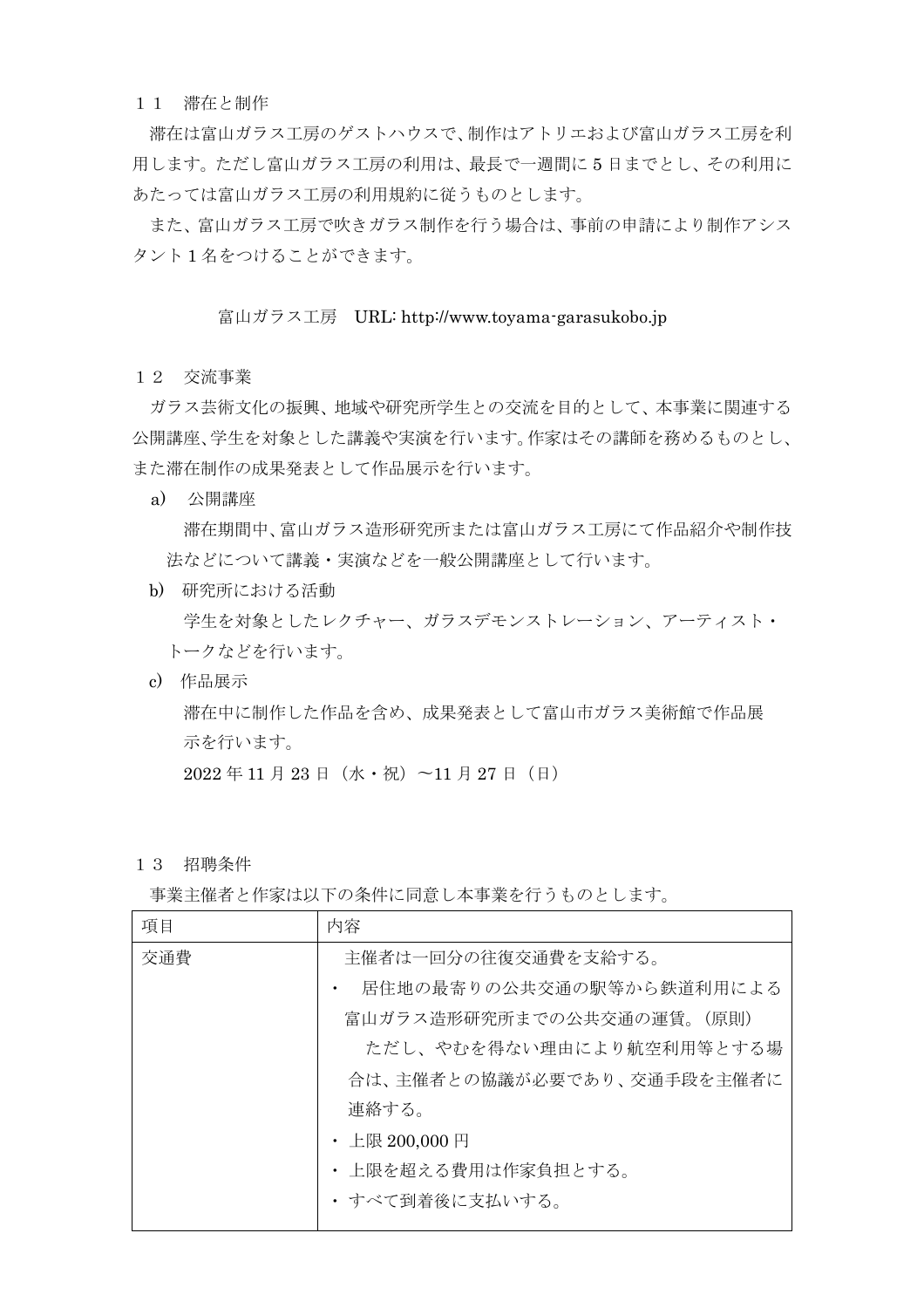| 滞在期間      | 6 週間 (42日)                    |
|-----------|-------------------------------|
| 活動費用補助    | 主催者は滞在期間中の活動補助費を支給する。         |
|           | • 1日 3,000円×42日=126,000円      |
|           | ※但し、上記金額に対し所得税が源泉されます。        |
|           | 日本居住者 10.21%                  |
| 材料費       | 主催者は滞在制作にかかる原材料費を支給する。        |
|           | ・ 上限 250,000 円                |
|           | ・ 上限を超える費用は作家負担とする。           |
|           | ・ 請求には所定の手続きを行う。              |
| 宿泊施設      | 作家は主催者が用意するゲストハウスに宿泊することがで    |
|           | き、宿泊は原則作家本人のみとする。             |
|           | 宿泊費用は主催者が負担する。                |
|           | それ以外の場所での宿泊費用は作家負担とする。        |
|           | 滞在期間中の宿泊場所の清掃は作家が行う。          |
| 制作場所①     | 作家は富山ガラス工房の設備を利用し、制作を行うことが    |
| (富山ガラス工房) | できる。                          |
|           | 富山ガラス工房の使用時間は平日午前 9 時から午後 5 時 |
|           | とする。(メンテナンス等で作業ができない場合もある。)   |
|           | 作家は富山ガラス工房のホットショップ、コールドショッ    |
|           | プ、電気炉を使用できるものとする。             |
|           | 富山ガラス工房の利用は最長で一週間に5日までとし、そ    |
|           | の利用にあたっては富山ガラス工房の利用規約に従うもの    |
|           | とする。                          |
|           | 富山ガラス工房は公共のレンタル工房であることを理解     |
|           | し、他の利用者、見学者の健康や安全に十分留意した上で制   |
|           | 作を行う。特に騒音、有機溶剤、薬品類、ガス、粉塵、ワッ   |
|           | クスの電気炉内での脱ロウ等、健康上の注意を要する作業    |
|           | は、主催者と富山ガラス工房が協議のうえ、その可否を判断   |
|           | する。                           |
|           | 使用した設備は、作家本人が清掃を行う。           |
|           | 富山ガラス工房の設備を使用する場合は、事前に主催者を    |
|           | 通して富山ガラス工房に予約申請を行う。           |
|           | 予約のキャンセルや変更がある場合は、事前に主催者を通    |
|           | して富山ガラス工房に連絡をする。              |
|           | 富山ガラス工房の利用費用は主催者が負担する。        |
|           | 富山ガラス工房の施設や設備を修繕している場合は、利用    |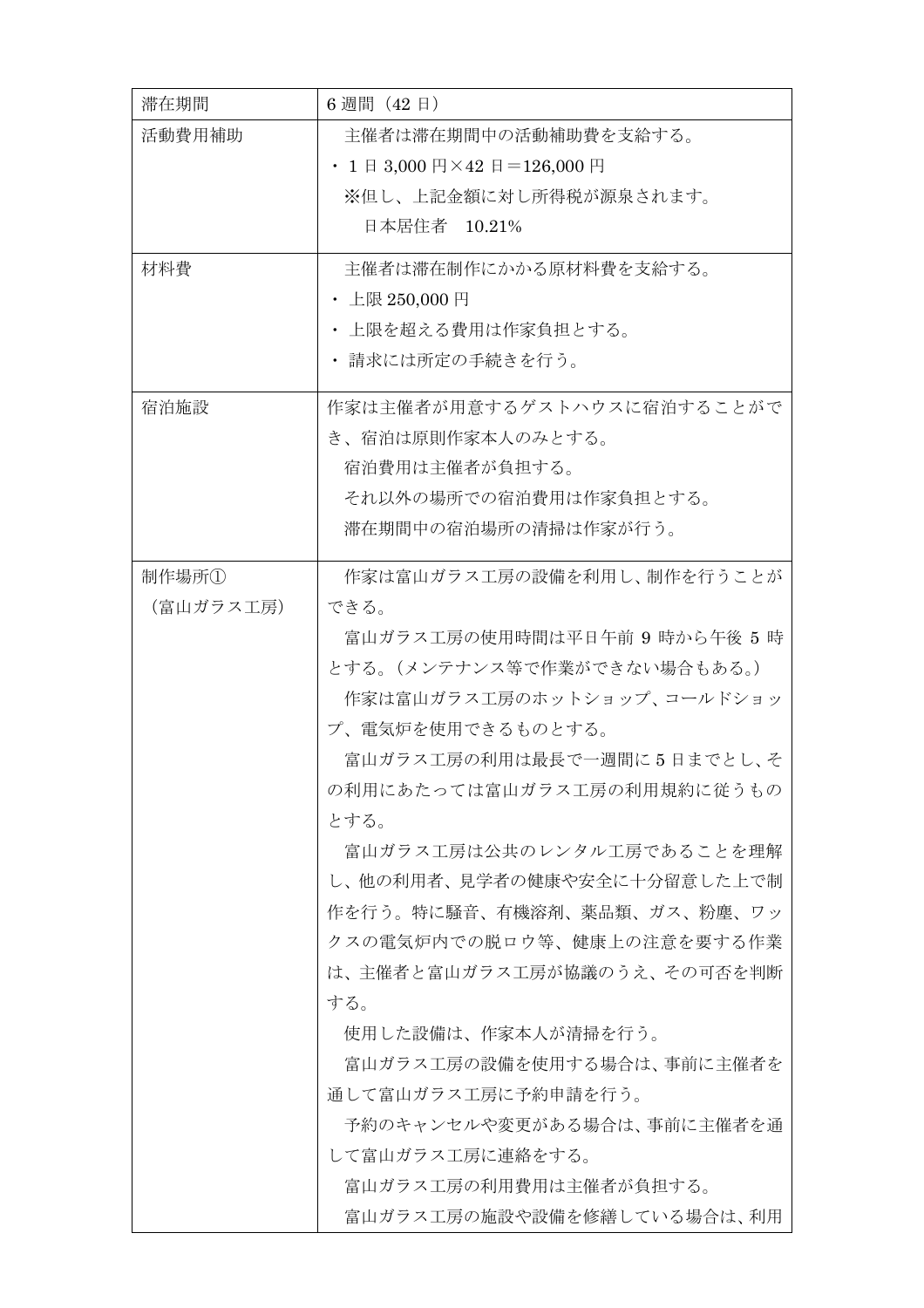|                          | できないこともある。                                                                                                                                                                                                                                                                |
|--------------------------|---------------------------------------------------------------------------------------------------------------------------------------------------------------------------------------------------------------------------------------------------------------------------|
| 制作場所②<br>(作家アトリエ)        | 作家は、ゲストハウスに隣接するアトリエを使用し、制作<br>を行うことができる。<br>アトリエの使用時間の制限はないものとする。<br>19 時以降の作業は、近隣住民の迷惑にならないよう、騒音<br>に留意する。<br>作家は、アトリエ内の小型電気炉(内径 30cm×30cm×<br>30cm) を利用することができる。                                                                                                        |
| 制作終了時                    | 作家は、滞在制作終了時に宿泊場所と制作場所の清掃を<br>し、設備備品を原状復帰の状態で主催者に返却する。                                                                                                                                                                                                                     |
| 交流事業(公開講座、<br>研究所における活動) | 作家は、交流事業として主催者が企画する一般向け公開講<br>座、研究所授業内における講義や実演での講師を務める。<br>チラシ等の広告物は作家と協議の上、主催者が制作する。                                                                                                                                                                                    |
| 交流事業(作品展示)               | ・作家は、滞在制作の成果発表として、滞在期間終了時に作<br>品展示を行う。<br>・ 出品作品は、滞在制作中に制作したもの並びに作家が用<br>意したもので、主催者と相談のうえ決定する。<br>・ ただし、あらかじめ作家が用意した作品の郵送料や保険<br>料及び滞在中制作したものの搬入、搬出費用は、主催者が<br>10万円を上限として一部負担する。<br>・ 会場費は、主催者が負担する。<br>DMの作成は、主催者との協議のうえ、主催者が行う。<br>展示期間中、作品の破損、盗難などについて主催者は責任<br>を負わない。 |
| 活動記録                     | 主催者は、本事業における作家の作品、制作活動を写真・<br>ビデオ等で記録する。その著作権は主催者にあり、広報活動<br>に利用することができるものとする。                                                                                                                                                                                            |
| 作品記録                     | 本事業で制作された作品の著作権は作家に帰属する。<br>ただし、本事業の広報宣伝のために使用する権利は主催者<br>に帰属するものとし、SNS 等をはじめ広報活動に利用する<br>ことがある。                                                                                                                                                                          |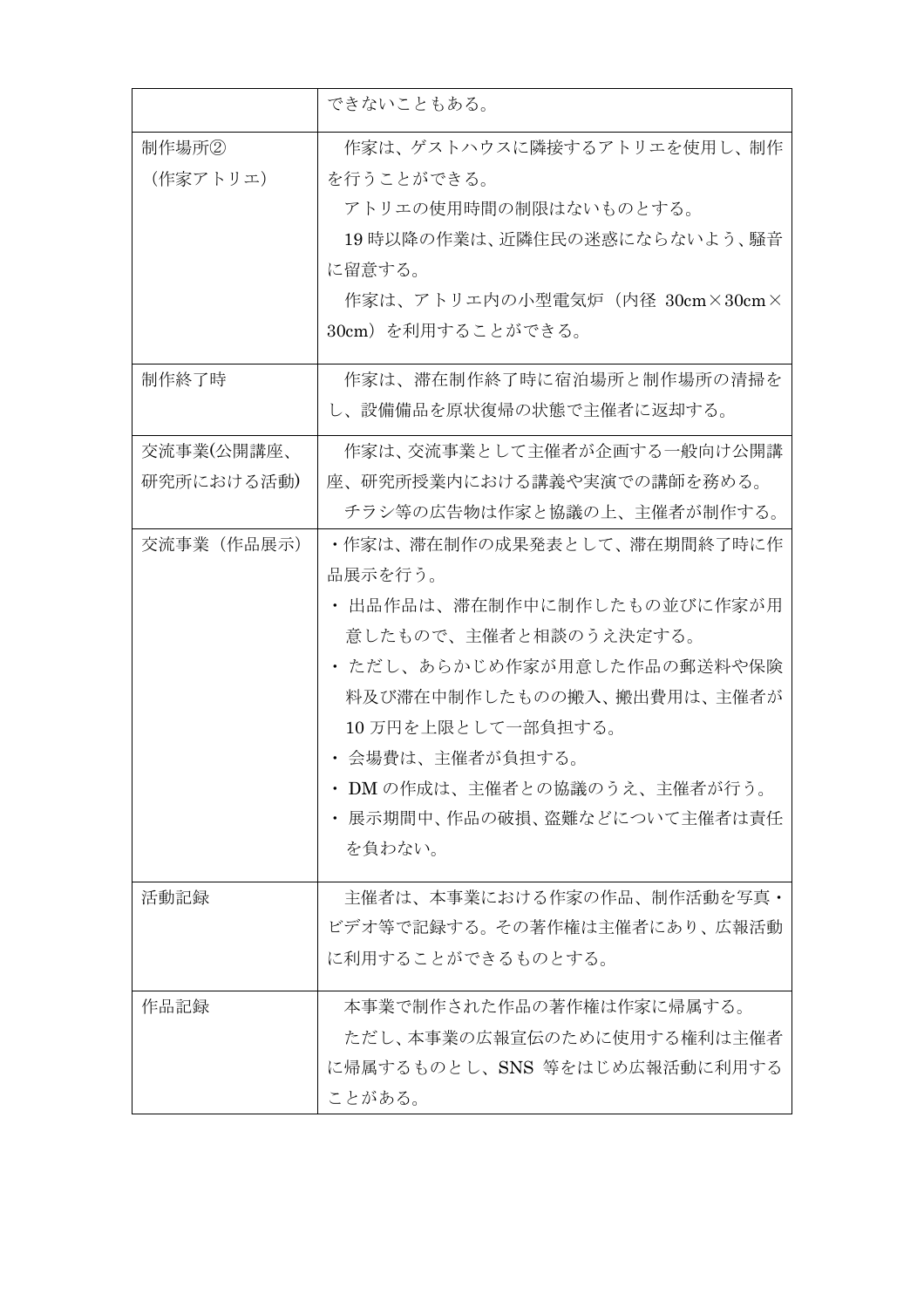| 広報活動   | 作家の写真や経歴等のデータ、作品写真等を本事業の広報  |
|--------|-----------------------------|
|        | 活動に使用する場合には協力を求めることがある。     |
|        | また、マスコミの取材対応等についても、作家は制作に支  |
|        | 障のない範囲で協力を求めることがある。         |
|        |                             |
| 作品の寄贈  | 作家は、滞在期間中制作した作品を富山ガラス造形研究所  |
|        | に1作品以上寄贈する。寄贈作品については協議のうえ、事 |
|        | 務局が選定する。                    |
|        |                             |
| 主催者事務局 | 業務時間は平日午前8時半から午後5時までとする。    |

# 14 コロナ禍におけるアーティスト・イン・レジデンス開催について

- 1) 2022年度アーティスト・イン・レジデンスは、新型コロナウイルス感染拡大 防止に配慮して、富山ガラス造形研究所公開事業実行委員会が定める対策に基づい て開催されるものとし、作家はその対策に従って滞在し、作品制作を行うものとし ます。また、制作および交流事業についても、それぞれの施設または開催場所の対 策に従って行うものとします。
- 2) 新型コロナウイルス感染状況によっては、2022年度アーティスト・イン・レ ジデンスの実施を中止する場合があります。また中止となった場合、延期はありま せん。中止と決定した場合は、速やかに作家へ E-mail にて通知いたします。
- 3) 制作アイデアおよび交流事業に関して、新型コロナウイルス感染状況によっては、 アイデア提出後にプランの見直し、変更又は制限を行う場合があります。
- 15 問い合わせ先

富山ガラス造形研究所公開事業実行委員会(富山ガラス造形研究所内)

〒930-0143 富山県富山市西金屋 80 番地

TEL:076-436-2973 FAX:076-436-2974

e-mail: tigainfo@toyamaglass.ac.jp

URL: <http://toyamaglass.ac.jp/>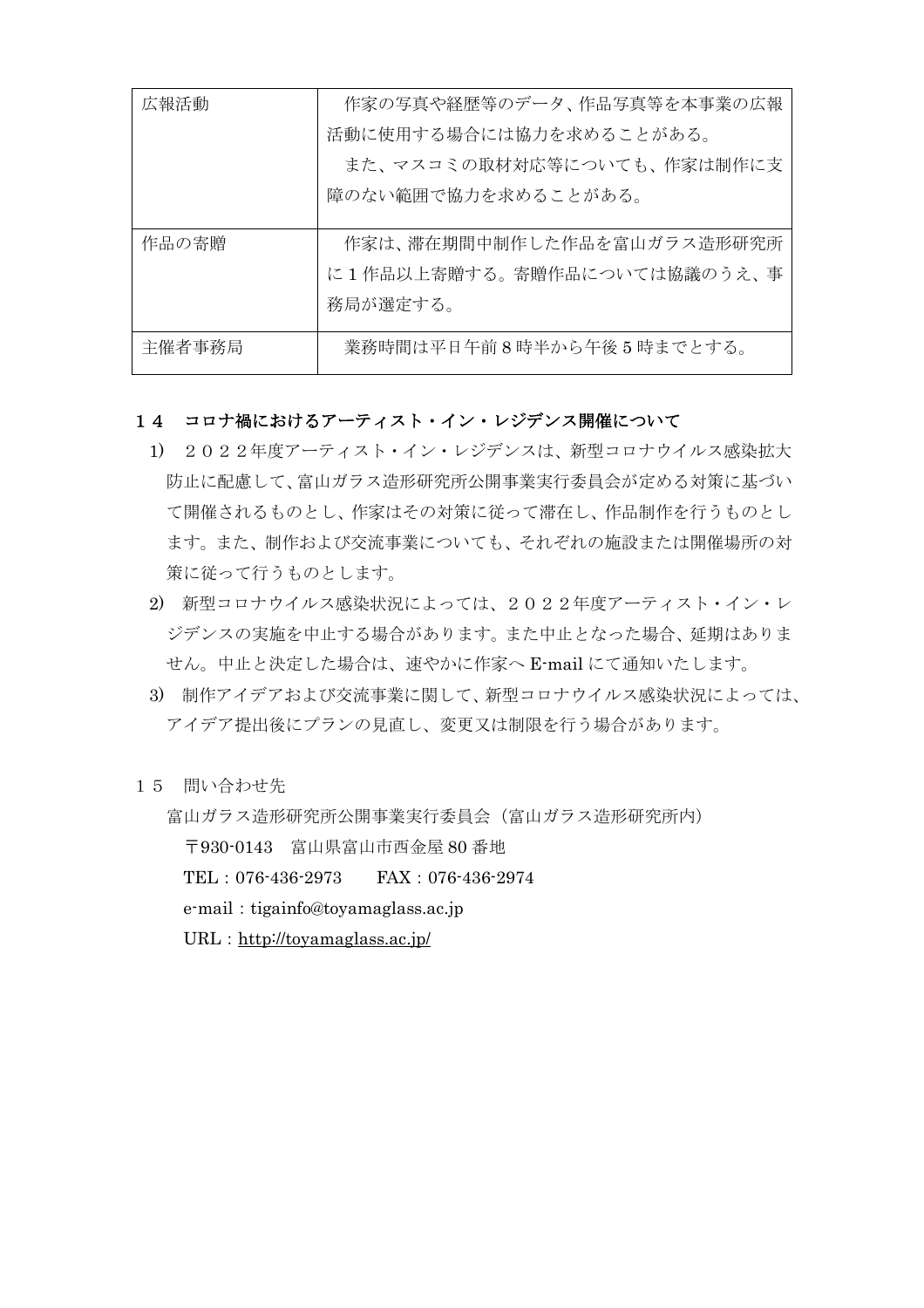# **"Artist-in-Residence" Program at the Toyama Institute of Glass Art Program Outline and International Application Guide**

#### **1. Summary**

Toyama Institute of Glass Art (hereinafter referred to as "TIGA") has undertaken a program called "Artist-in-Residence" since 2010. The aim of this program is to promote glass art and cultural activities in Toyama City, to invigorate the local community, and to develop human resources.

In this program, one artist who has been selected from a pool of international applicants produce his/her art works while staying in Toyama. In addition to making their own work, the artist interacts with local people and students through artist lectures and demonstrations. It is our hope that the selected artist will produce work that reflects a connection with the community of Toyama. The selected artist also has the opportunity to present his/her accomplishments through a solo exhibition at the prestigious Toyama Glass Museum at the end of the residency period.

The artist-in-residence can focus on his/her work for 6 weeks in a supportive and stimulating environment, surrounded by many beautiful local natural resources and excellent facilities for glass production. In addition, this program can serve as a public activity to engage the international audience by showcasing the work of an artist and the charm of "Glass Art City Toyama."

#### **2. Organizer**

Toyama Institute of Glass Art Extension Program Executive Committee 80 Nishikanaya, Toyama-shi, Toyama 930-0143 Japan URL: http://toyamaglass.ac.jp/ (in Japanese and English)

#### **3. Period of the program**

From October 21 to December 1, 2022 (6 weeks)

#### **4. Number of participants**

One

### **5. Criteria of selection**

**This year due to Covid-19, we are only accepting applications from individuals living in Japan.** 

An individual who has been working as a glass artist in Japan and who has potential to stimulate the glass art scene in Toyama by his/her works. Age, gender, or specific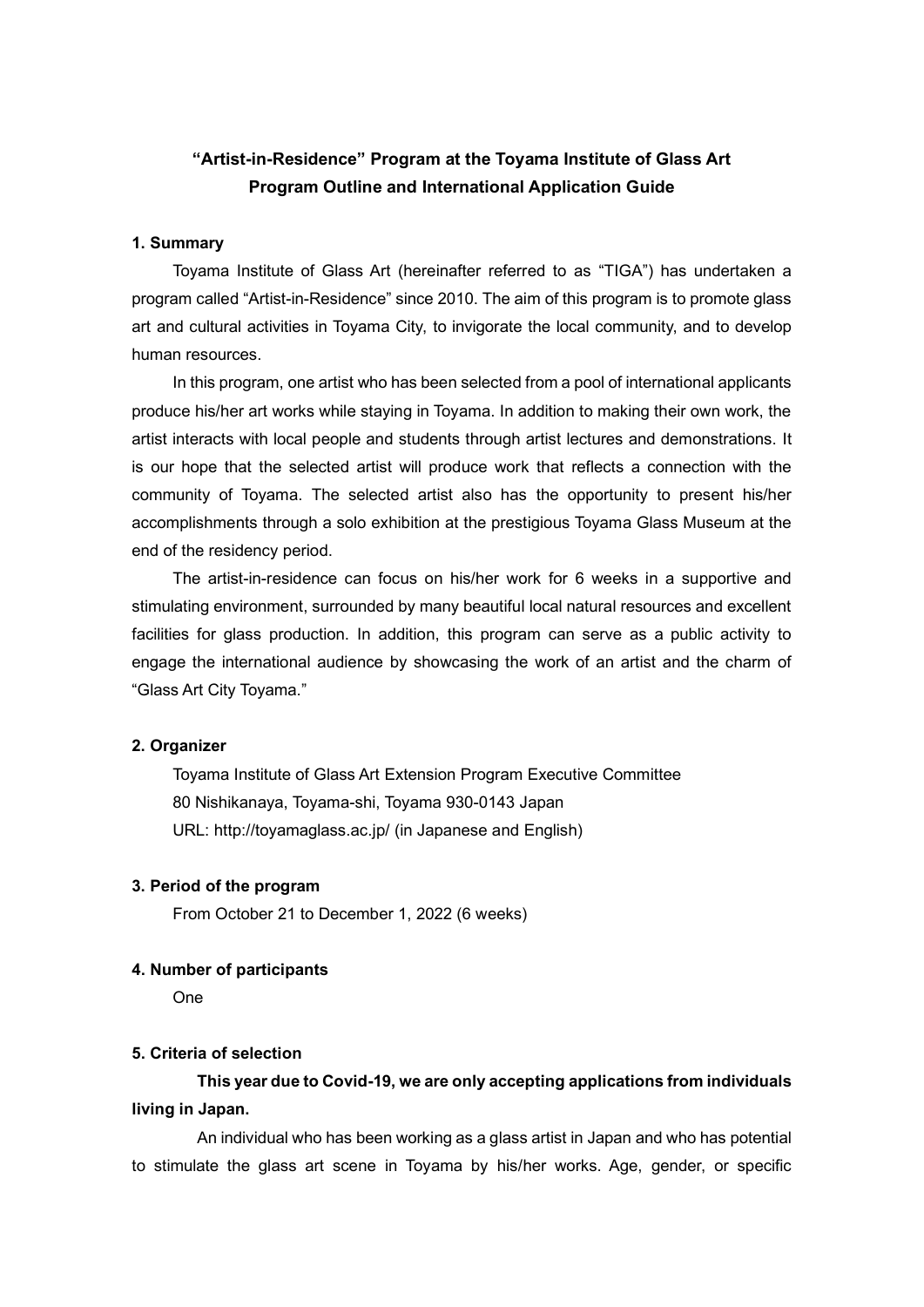techniques utilized do not impact selection.

# **6. Requirements**

- a) A person who can stay in Toyama, Japan for 6 weeks and produce glass art works
- b) A person who is interested in connecting with the local community
- c) A person who can exhibit glass art works produced in Toyama as the accomplishments of the program
- d) A person who can actively participate in interactive activities such as artist lectures and demonstrations with full understanding of the objectives of the program
- e) A person who is in good health and highly motivated and able to withstand the physical demands of producing their own work
- f) A person who can agree with the "Terms and Conditions" stated below and be responsible for his/her actions from the time of application to termination of the program
- g) A person who can communicate well and work within the rules and guidelines of the staff and administration of TIGA and Toyama Glass Studio

# **7. Application procedure**

Fill out the application form and submit it by Wednesday, June 15, 2022 (Japan Time).

- 1) Self-portrait of the applicant must be taken within the last 6 months.
- 2) Size of images must not exceed 1200 pixel maximum (width and height). Images must be submitted in JPG or JPEG format and under 2MB.
- 3) Applicants may submit a total of 10 images and/or video files. Video files may not exceed 2 minutes.

Video files must be submitted in MP4 format.

 Please send video files to [tigainfo@toyamaglass.ac.jp](mailto:tigainfo@toyamaglass.ac.jp) through **We Transfer [\(http://www.wetransfer.com\)](http://www.wetransfer.com/).**

Title of email must be "Artist-in-Residence 2022 Application\_Name"

# **Note**

- Incomplete applications will not be accepted.
- The successful applicant's images may be used for promotional purposes as part of any activities associated with the program.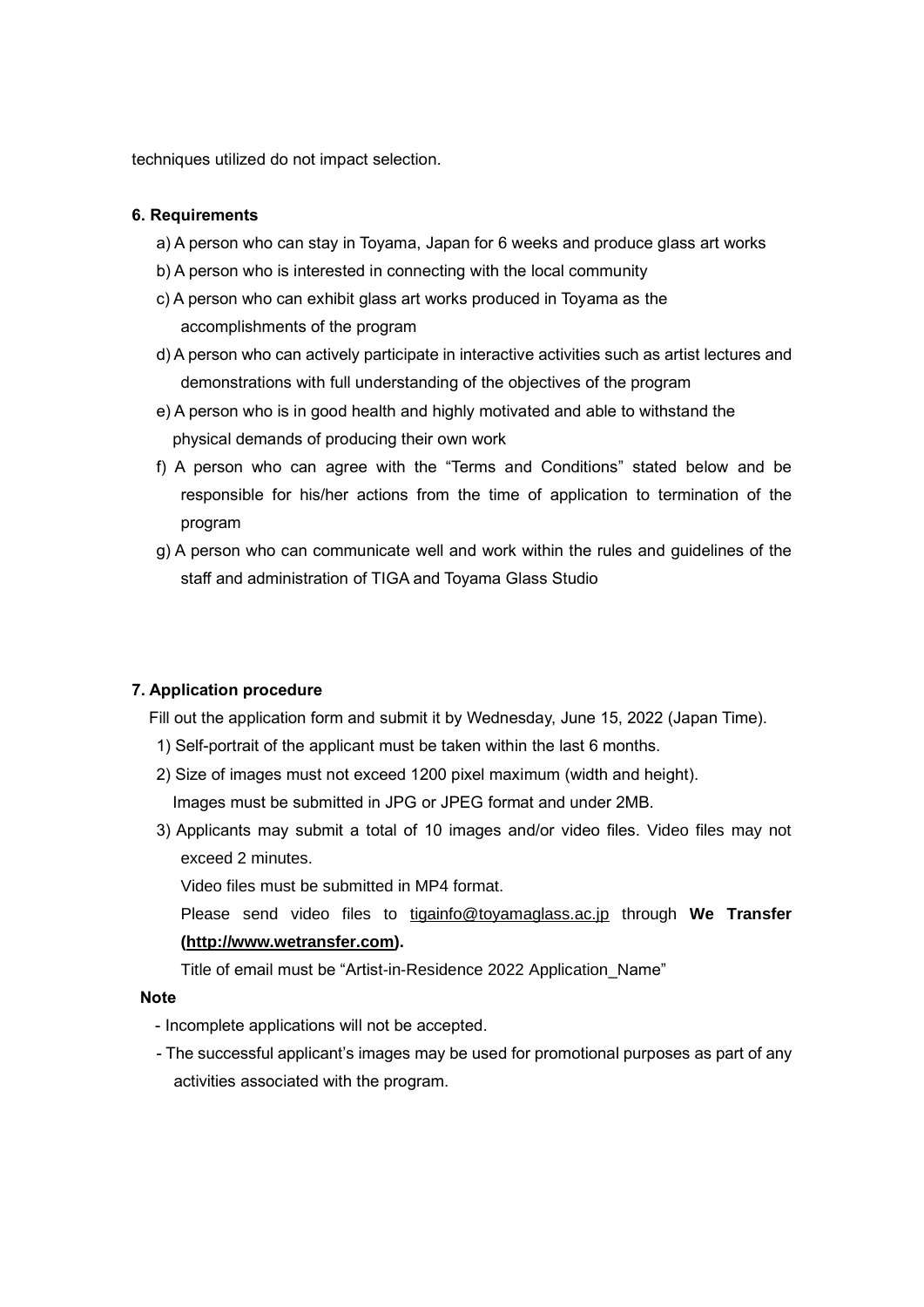### **8. Application deadline**

All materials must arrive by Wednesday, June 15, 2022 (Japan Time)

### **9. Selection and notification of the result**

The TIGA Extension Program Executive Committee will select one artist. All applicants will be notified of the selection results via email by July 28, 2022. Inquiries regarding the selection process will not be answered prior to the official notification.

# **10. Production and Safety**

The selected artist will use the facilities of the Toyama Glass Studio (hereinafter referred to as "TGS"). While using the facilities, the artist will follow the regulations of TGS, which is open to the public and to other working artists. Therefore, it is critical that applicants outline any potential health hazards (e.g., fumes, dust) associated with the techniques to be used during the residency.

# **11. Residency Terms**

The selected artist will stay at the guesthouse of TGS. The TGS studio facilities can be used up to 5 days per week. If the artist blows glass at TGS, one staff member can assist the artist upon request.

URL of Toyama Glass Studio: http://www.toyama-garasukobo.jp (in Japanese only)

# **12. Interactive activities**

The aim of this program is to promote glass art and cultural activities, and interact with local people and students. There will be additional activities held during the program such as lectures, demonstrations, and a solo exhibition. The selected artist will take part in the following activities:

a) Artist lecture:

 The artist will present an artist lecture at TIGA (TGS). The artist will also introduce his/her glass art works and techniques through a public demonstration. The audience at the lecture and demonstration will mainly be TIGA students and local people who are interested in glass art.

b) Interactive activities with students:

The artist will interact with students during class time through lectures and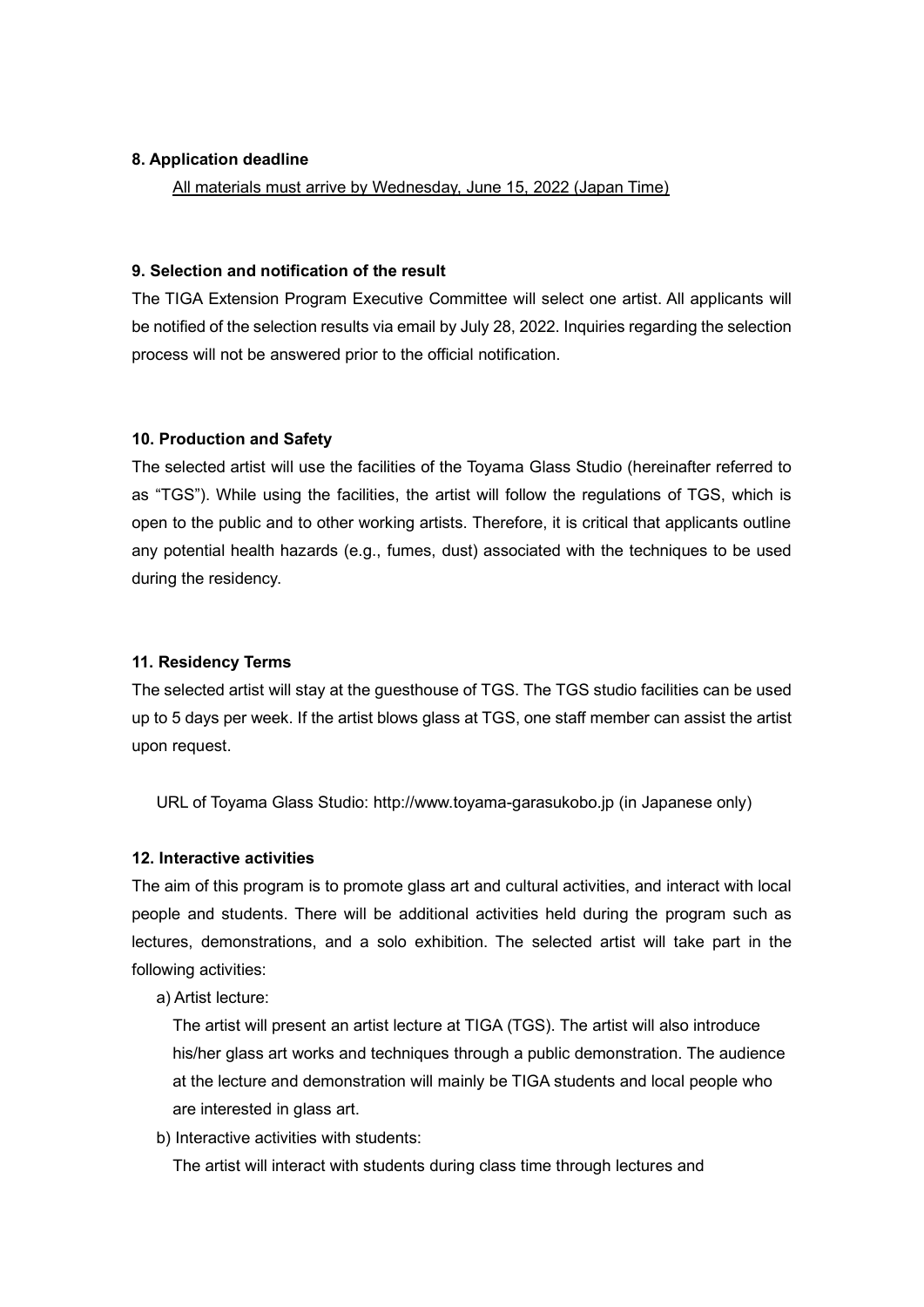demonstrations.

c) Exhibition:

From November 23-27, 2022

 The artist will hold a solo exhibition at Toyama Glass Museum with new work produced during the program and work made prior to the program.

# **13. Terms and Conditions**

The Toyama Institute of Glass Art Extension Program Executive Committee and the selected artist must agree on the following conditions of the program.

| Item                      | Description                                                   |
|---------------------------|---------------------------------------------------------------|
| <b>Traveling expenses</b> | The organizer will reimburse the following expenses:          |
|                           | - one round trip between the artist's current residence and   |
|                           | Toyama, Japan                                                 |
|                           | - The coverage is up to 200,000 Japanese Yen (JPY)            |
|                           | - Costs exceeding this amount will be covered by the artist   |
|                           | - The covered amount is reimbursed upon arrival of the artist |
|                           | in Toyama. (The artist is required to purchase the air        |
|                           | tickets independently and submit all the necessary            |
|                           | documents and receipts to the organizer.)                     |
| Period of the program     | 6 weeks (42 days)                                             |
| Production stipend        | The organizer can provide the artist subsidies for            |
|                           | production during the program upon request.                   |
|                           | Maximum amount is JPY 3,000/day x 42 = JPY 126,000            |
|                           | Income tax will be charged for the above total amount.        |
|                           | Japanese residents tax rate 10.21%                            |
| Material cost             | The organizer will cover material cost for production during  |
|                           | the program.                                                  |
|                           | - The coverage is up to JPY 250,000                           |
|                           | - Exceeded cost will be covered by the artist.                |
|                           | - For the purpose of reimbursement, if the artist plans to    |
|                           | purchase their own materials and bring them to TIGA,          |
|                           | he/she needs to consult with the organizer beforehand.        |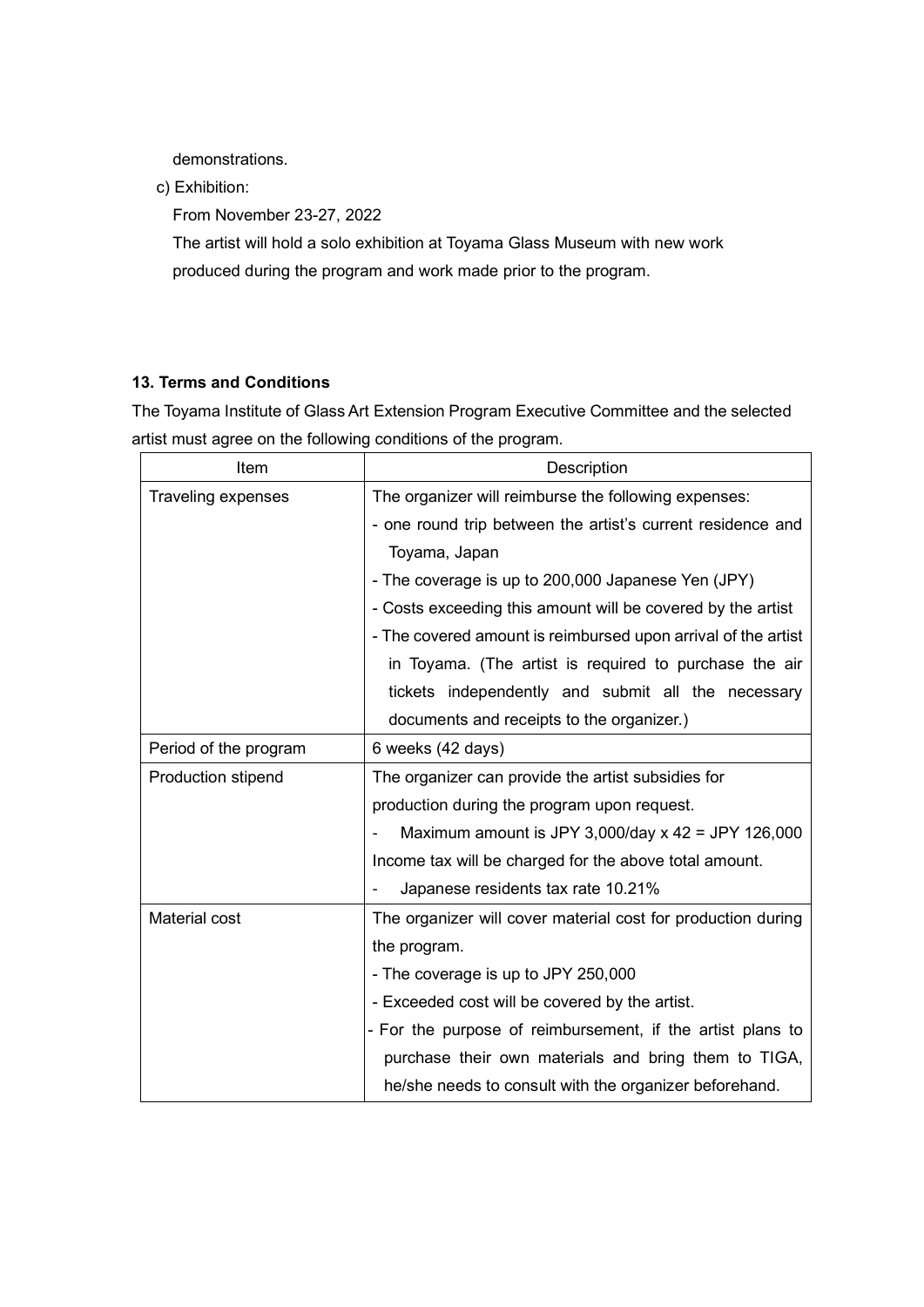| Accommodation         | The artist stays at the guesthouse which the organizer<br>provides. The organizer covers the cost of accommodation<br>in the guesthouse.<br>If the artist stays somewhere other than the guesthouse, all<br>the expenses will be the responsibility of the artist.<br>As a general rule, ONLY the artist may stay in the guest<br>house.                                                                                                                                                                                                                                                                                                                                                                                                                                                                                  |
|-----------------------|---------------------------------------------------------------------------------------------------------------------------------------------------------------------------------------------------------------------------------------------------------------------------------------------------------------------------------------------------------------------------------------------------------------------------------------------------------------------------------------------------------------------------------------------------------------------------------------------------------------------------------------------------------------------------------------------------------------------------------------------------------------------------------------------------------------------------|
| Studio facilities1    | The artist works at the facilities of TGS. The artist must follow                                                                                                                                                                                                                                                                                                                                                                                                                                                                                                                                                                                                                                                                                                                                                         |
| (Toyama Glass Studio) | the regulations of TGS. Upon request, one staff member can<br>assist the artist for glassblowing.                                                                                                                                                                                                                                                                                                                                                                                                                                                                                                                                                                                                                                                                                                                         |
|                       | The artist can use hotshop, coldshop, and the kilns of TGS.                                                                                                                                                                                                                                                                                                                                                                                                                                                                                                                                                                                                                                                                                                                                                               |
|                       | The facilities at TGS may be used up to 5 days a week<br>(9:00am-5:00pm). While working in TGS, the artist should<br>follow the regulations of TGS, which is open to the public and<br>to other working artists. Therefore, the organizer and TGS<br>will judge that applicants outline any potential health hazards<br>(e.g. fumes, dust, excessive noise, etc.) associated with the<br>techniques to be used during the residency.<br>The artist is responsible for cleaning the facilities of TGS<br>after every use.<br>The organizer will reserve the facilities of TGS in advance.<br>The artist is responsible for informing the organizer if he/she<br>cancels any use of the facilities of TGS.<br>The organizer covers the fees of TGS facility usage.<br>There may be occasional closure of the TGS facilities |
|                       | because of maintenance.                                                                                                                                                                                                                                                                                                                                                                                                                                                                                                                                                                                                                                                                                                                                                                                                   |
| Studio facilities 2   | The artist can work in the artist studio located next to the                                                                                                                                                                                                                                                                                                                                                                                                                                                                                                                                                                                                                                                                                                                                                              |
| (Artist's atelier)    | guesthouse.                                                                                                                                                                                                                                                                                                                                                                                                                                                                                                                                                                                                                                                                                                                                                                                                               |
|                       | The studio may be used 24 hours a day during the residency.                                                                                                                                                                                                                                                                                                                                                                                                                                                                                                                                                                                                                                                                                                                                                               |
|                       | The artist cannot make noise after 7pm for the sake of<br>neighbors.                                                                                                                                                                                                                                                                                                                                                                                                                                                                                                                                                                                                                                                                                                                                                      |
|                       | The artists can use the small kiln (inside diameter H30cm $\times$                                                                                                                                                                                                                                                                                                                                                                                                                                                                                                                                                                                                                                                                                                                                                        |
|                       | W30cm $\times$ D30cm) housed in the studio.                                                                                                                                                                                                                                                                                                                                                                                                                                                                                                                                                                                                                                                                                                                                                                               |
|                       |                                                                                                                                                                                                                                                                                                                                                                                                                                                                                                                                                                                                                                                                                                                                                                                                                           |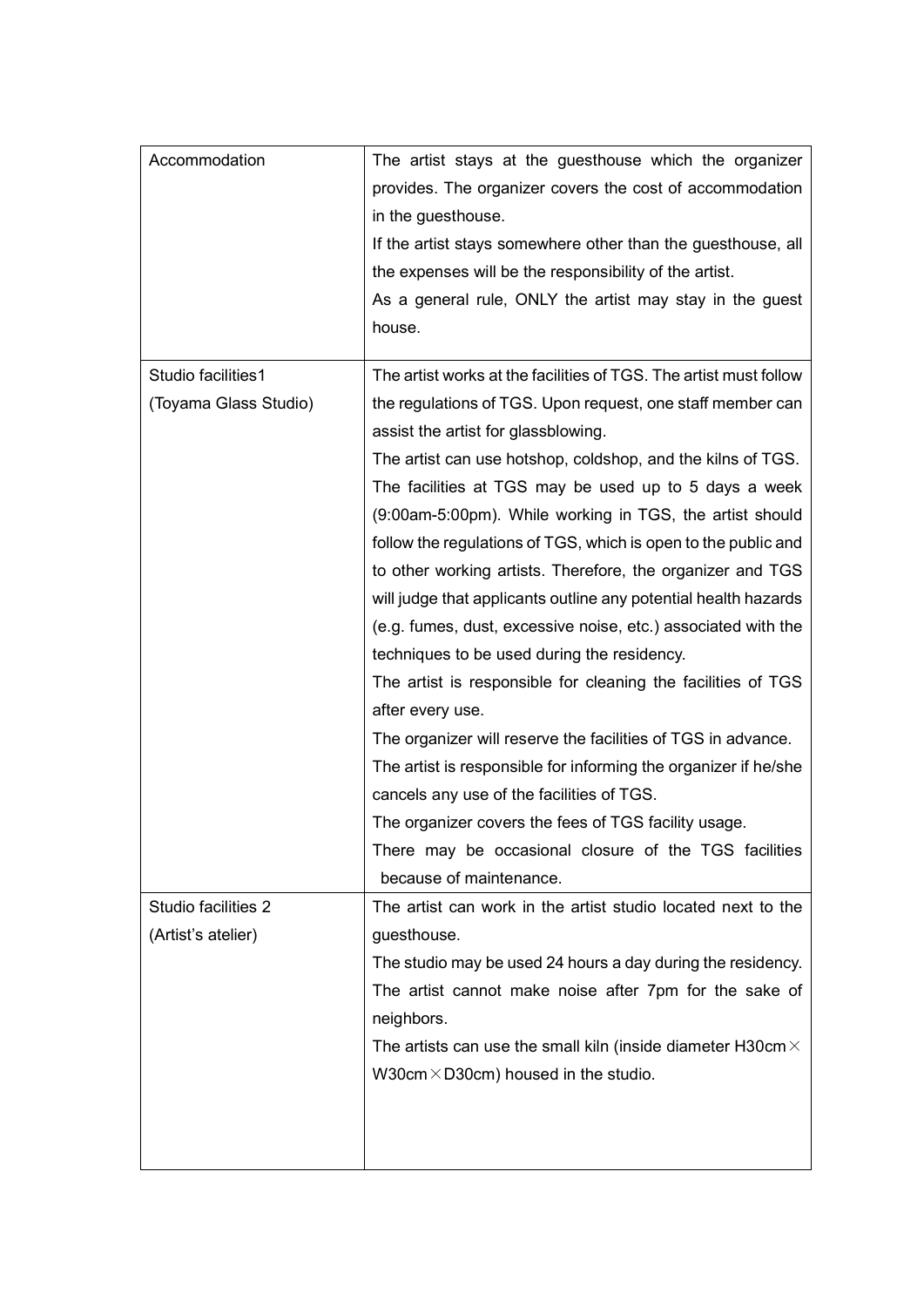| End of program              | The artist is responsible for cleaning the guest house. Also,     |
|-----------------------------|-------------------------------------------------------------------|
|                             | the artist must clean both the working place and the facilities   |
|                             | of TGS and return all items to their original state at the end    |
|                             | of the program.                                                   |
| Interactive activity        | As part of interactive activities, the artist will present artist |
| (Artist lectures,           | lectures and demonstrations which the organizer plans to          |
| demonstrations)             | hold during the program.                                          |
|                             | The organizer prepares advertising for the lecture.               |
| Interactive activity        | At the end of the program, the artist will hold a solo exhibition |
| (Exhibition)                | and present his/her works to display the achievements of the      |
|                             | program.                                                          |
|                             | - Exhibited works can be both the ones to be produced             |
|                             | during the program and the ones produced before. The list         |
|                             | of works will be decided in consultation with the organizer.      |
|                             | - As for expenses for newly produced works during the             |
|                             | program, part of the fees (e.g. installation and removal for      |
|                             | the exhibition, return shipping fee to the artist's home          |
|                             | country) is covered by the organizer. If previous works are       |
|                             | exhibited, postage fee and insurance for them will be also        |
|                             | covered (up to JPY 100,000).                                      |
|                             | - The organizer covers the rental fee of the exhibition space.    |
|                             | - The organizer prepares advertising of the exhibition in         |
|                             | consultation with the artists.                                    |
|                             | - The organizer does not take responsibility for damage and       |
|                             | loss of the exhibited works.                                      |
| Documentation of production | The organizer documents the works of the artists and the          |
|                             | process of production with photos and videos. All the             |
|                             | recorded items are copyrighted by the organizer and they          |
|                             | may be used for publicity activities.                             |
| Record of work(s)           | The glass art works produced during the program are               |
|                             | copyrighted by the artist. However, the organizer possesses       |
|                             | the right to use them for publicity activities, including SNS as  |
|                             | related to the program.                                           |
| Publicity activity          | The organizer requests the artist's permission to use             |
|                             | materials such as the artist's head shot and/or biography,        |
|                             | and photographs of his/her glass art works for publicity          |